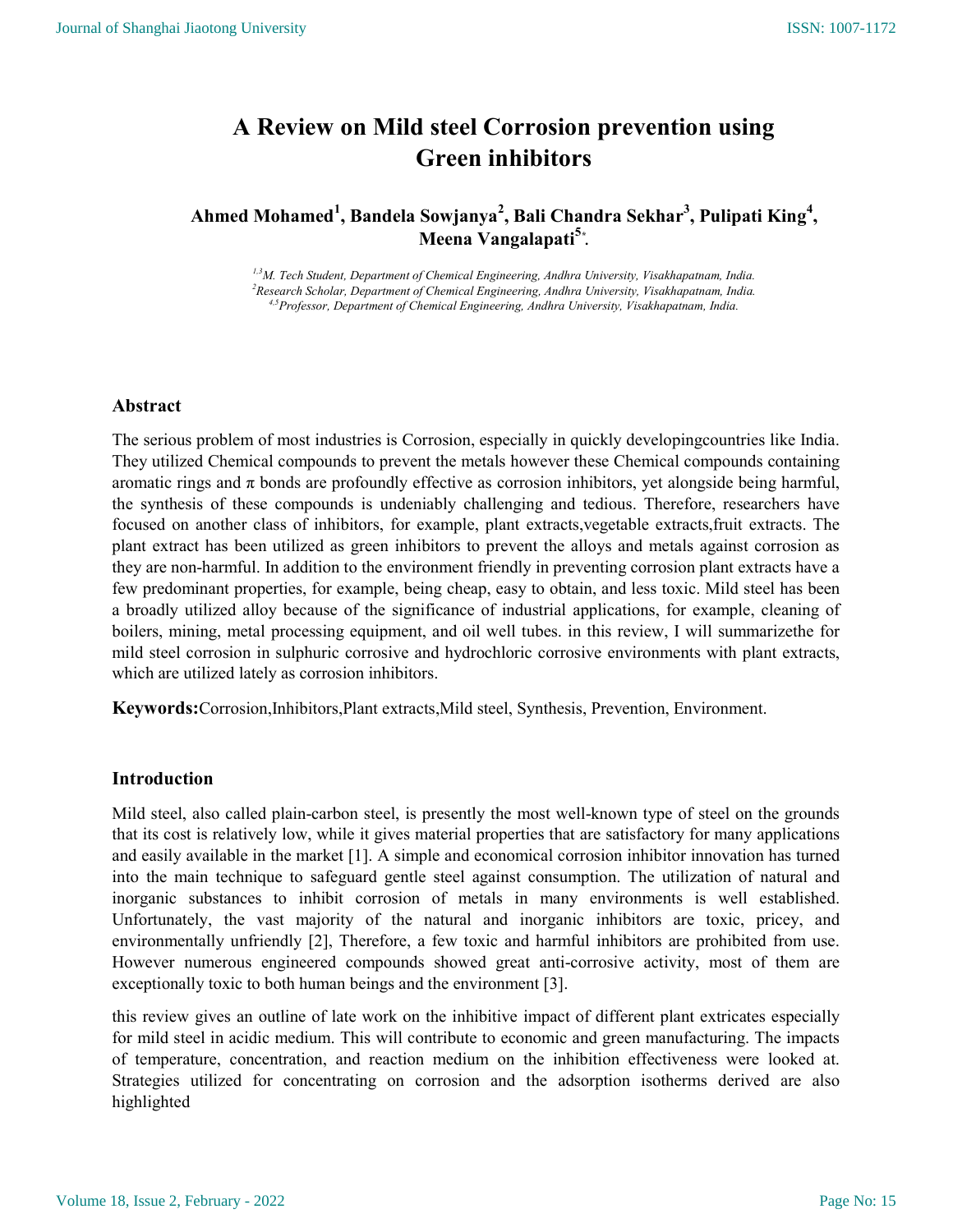As of late, there have been many types of researchthat attention on tracking down another source for corrosion inhibitors especially on plants. Portions of the plants that can be taken for the research are leaves, barks, organic products, heartwoods, or roots. A few concentrates of natural products have been concentrated as eco-friendly corrosion inhibitors.

## Types of Corrosion

Some of the corrosion types include:

(I) Crevice Corrosion

At the point when there is a distinction in ionic concentration between any two local areas of a metal, a localized form of corrosion known as crevice corrosion can occur. In a straightforward case, this type of consumption generally happens in bound spaces (crevice). Examples of regions where hole consumption can happen are gaskets, the undersurface of washers, and bolt heads. All grades of aluminum compounds and stainless steel likewise go through crevice corrosion. This is for the most part a direct result of the arrangement of a differential air circulation cell that prompts the development of consumption inside the crevices.

#### (ii) Stress Corrosion Cracking

Stress Corrosion Cracking can be shortened to 'SCC' and refers to the cracking of the metal because of the corrosive environment and the tractable braid put on the metal. It frequently happens at high temperatures.

Example: Stress consumption cracking of austenitic stainless steel in chloride solution.

#### (iii) Intergranular Corrosion

Intergranular consumption happens because of the presence of impurities in the grain boundaries that different the grain formed during the solidification of the metal alloy. It can also happen by means of the consumption or enrichment of the alloy at these grain boundaries.

Example: Aluminum-basedalloys are affected by IGC.

#### (iv) Galvanic Corrosion

Whenever there exists an electric contact between two metals that are electrochemically divergent and are in an electrolytic environment, galvanic corrosion can emerge. It refers to the corruption of one of these metals at a joint or at ajunction. A genuine illustration of this kind of consumption would be the corruption that happens when copper, in a salt-water environment, interacts with steel.

Example: When aluminum and carbon steel are associated and drenched in seawater, aluminum consumes quicker and steel is protected.

#### (iv) Pitting Corrosion

Pitting Corrosion is entirely erratic and in this way is hard to recognize. It is considered one of the most dangerous types of corrosion. It happens at the nearby point and continues with the formation of a corrosion cell encompassed by the typical metallic surface. When this 'Pit' is formed, it proceeds to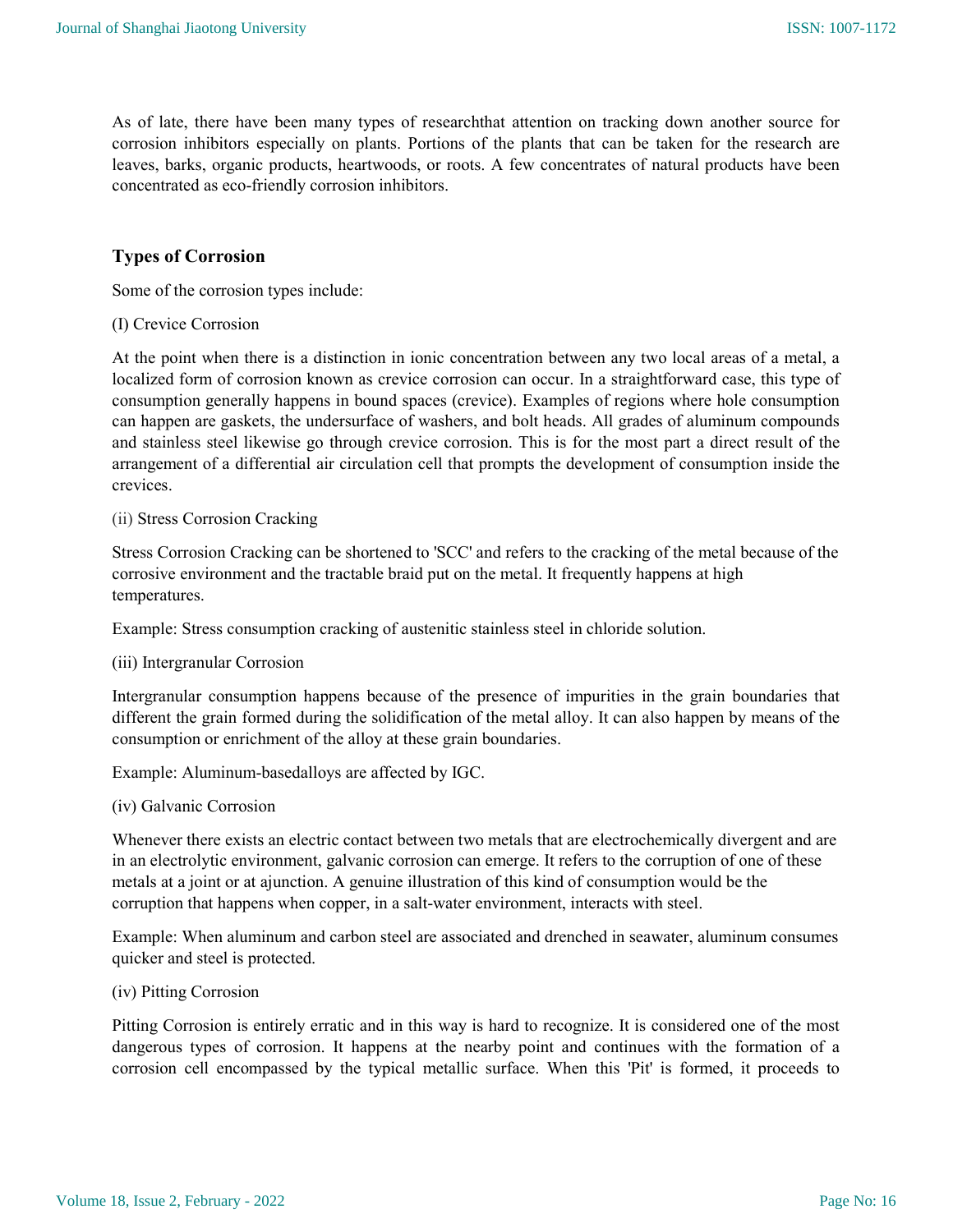develop and can take different shapes. The pit slowly penetrates metal from the surface in a vertical direction, in the long run prompting underlying disappointment it left uncontrolled.

Example: Consider a droplet of water on a steel surface, pitting will start at the center of the water drop (anodic site).

#### (v) Uniform Corrosion

This is considered the most widely recognized type of corrosion wherein an attack on the surface of the metal is executed by the environment. The degree of corrosion is effectively detectable. This type of consumption humble affects the exhibition of the material.

Example: A piece of zinc and steel submerged in diluted sulphuric corrosive would normally disintegrate over its whole surface at a constant rate.

#### (vi) Hydrogen Grooving

This is a corrosion of the piping by grooves that are shaped because of the association of a destructive specialist, eroded pipe constituents, and hydrogen gas bubbles. The bubbles usually remove the protective coating once it comes in contact with the material.

#### (vii) Metal Dusting

Metal tidying is a damaging type of corrosion that happens when weak materials are presented to specific conditions with high carbon activities including blend gas. The corrosion brings about the separation of mass metal to metal powder. Consumption happens as a graphite layer is saved on the outer layer of the metals from carbon monoxide (CO) in the fume stage. This graphite layer then, at that point, proceeds to shape meta-stable M3C species (where M is the metal) that generally gets away from the metal surface. Now and again, no M3C species might be noticed. This implies that the metal iotas have been straightforwardly moved into the graphite layer.

#### (viii) Microbial Corrosion

Microbial consumption which is otherwise called microbiologically impacted corrosion (MIC), is a sort of consumption that is brought about by microorganisms. The most well-known one is chemoautotrophs. Both metallic and non-metallic materials either in the presence or nonattendance of oxygen can be impacted by this corrosion.

#### (viii) High-temperature Corrosion

High-temperature consumption as the name recommends is a sort of Corrosion of materials (mostly metals) because of warming. Synthetic decay of metal can happen because of a hot atmosphere that contains gases like oxygen, sulfur, or different compounds. These compounds are equipped for oxidizing the materials (metals for this situation) without any problem. For example, materials utilized in motors need to oppose supported periods at high temperatures during which they can be impacted by an air holding back destructive results of ignition.

The inclination of metal to erode depends on the grain design of the metal, its arrangement as shaped during alloying, or the temperature for deformity of a single metal surface created during manufacture, The various sorts of consumption which rely upon the environment surrounding the material, kind of material, or chemical reaction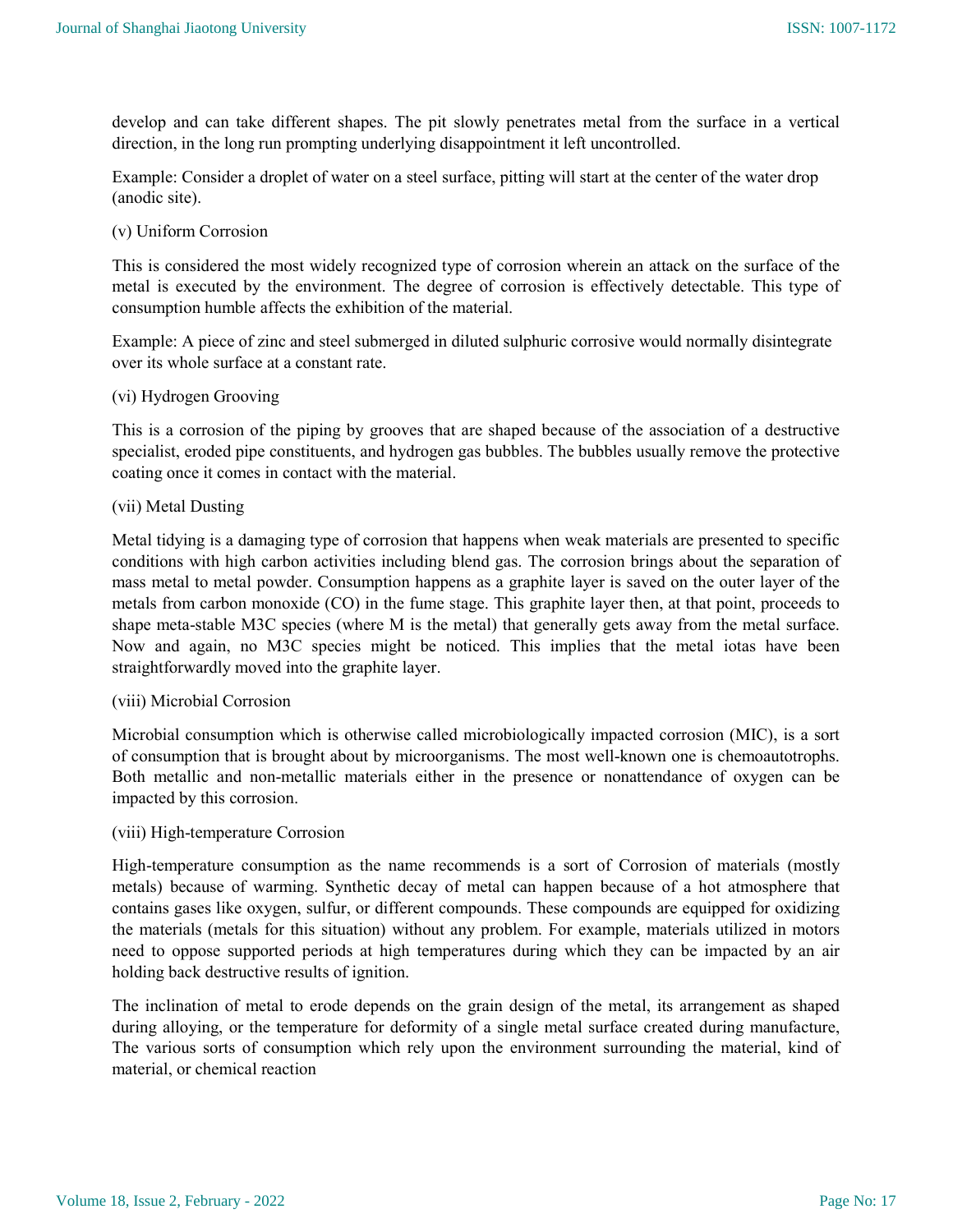## Corrosion Prevention

Corrosionpreventionrefersto the arrangements utilized in businesses to prevent the exhaustion of the physical, mechanical, and chemicalproperties of a material that is typically brought about by corrosion. Corrosion preventionis utilized in enterprises to keep up with the security, unwavering quality, and adequacy of materials. It alsohelps in decreasing the costly substitution processes required when corrosion happens.

The types of corrosion present are regularly demonstrated by the decrease in material thickness, structure disappointment, tainting and diminished worth of products, leakages,loss of mechanical strength, and the decay of different properties fundamental to support the steadiness of material structures.

For another material to endure these types of corrosion, preventive measures must be set up. This implies that the accompanying preventive measures must be thought of:

Deciding the galvanic impact of the material by concentrating on its positionin the galvanic series

Breaking down and recognizing the encompassing ecological circumstances that speed up corrosion

the material in the Acco following mannerpaying way to preventcorrosion:

I. Protective Coating: Isolation of the substrate by use of layers: galvanizing, electroplating, powder covering, and painting

- II. Metal Alloying: Selection of corrosion-resistantmaterials
- III. Use of corrosion inhibitors
- IV. Electrochemical control measures like the utilization of a sacrificialanode

An investigation of the kind of consumption prone to be knowledgeable about a specific environment is led prior to settling on a choice on the strategy to use to turn away the event of corrosion.

Among these strategies, consumption restraint is the most economical, commonsense, and advantageous method to control corrosion on metals in an aqueous environment.

## Corrosion inhibitor

Among the different approaches to alleviating corrosion (covering, alloying, etc), the utilization of chemical compounds known as corrosion inhibitors is one of the most practical corrosion relief procedures for carbon steel. A corrosion inhibitor is regularly utilized in little fixations and basically limits the corrosion rate by hindering the response of metal with its environment [4], Corrosion inhibitor is the arrangement which is included an irrelevant amount to dial back or to forestall the response between the steel with its medium.

The inhibitor plays a part to frame the obstruction from one or a few atomic layers on the acid attack, salt, and other destructive conditions [5]

There are three sorts of erosion inhibitors. They are:

- Cathodic Inhibitor
- Anodic Inhibitor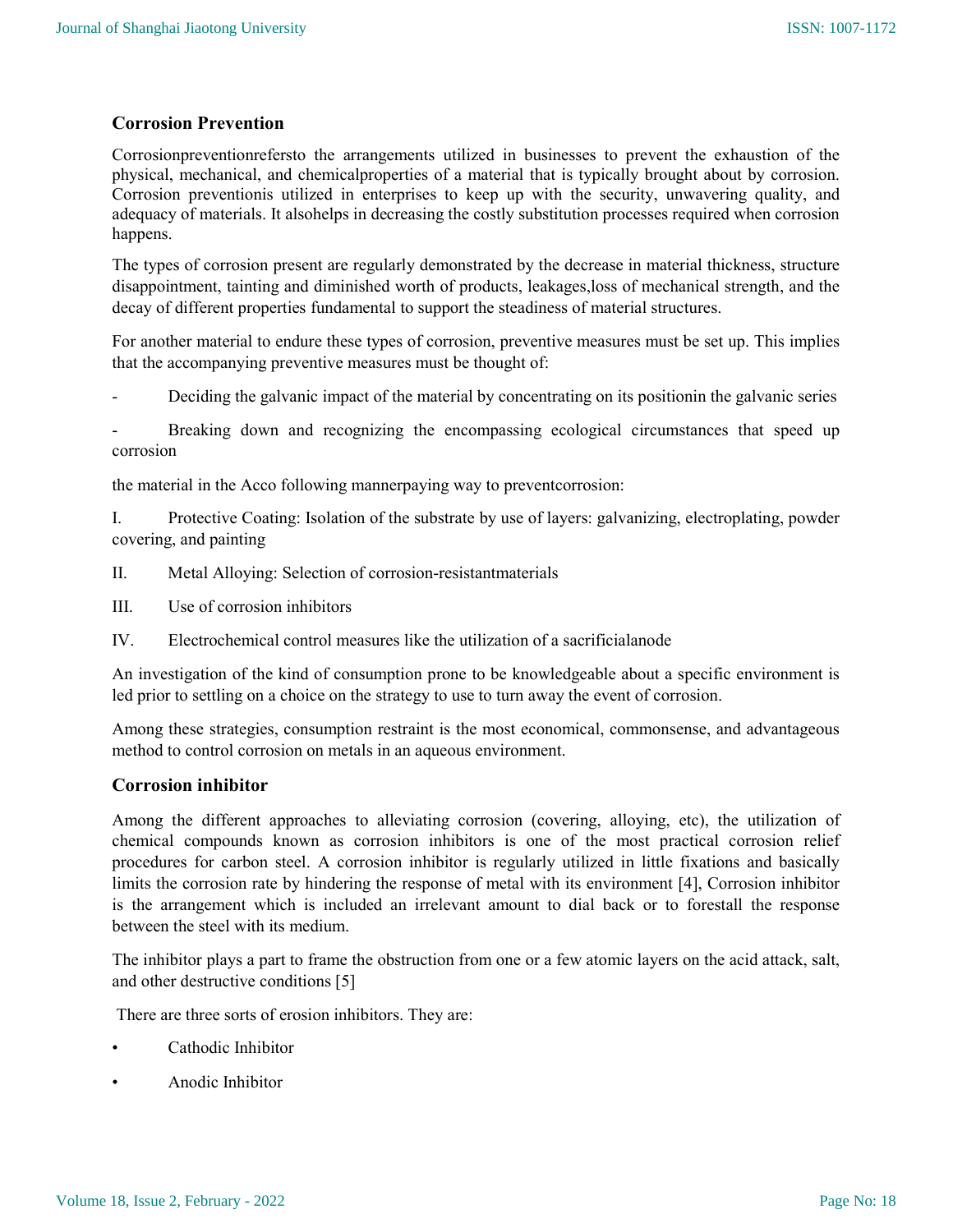## • Mixed Inhibitor

## Green inhibitors used for corrosion inhibition of metal

 Plant removes can possibly supplant manufactured organic and inorganic inhibitors given their success story in literature. The instrument of activity of green inhibitors relies upon the construction of the dynamic fixing and hence numerous specialists need to date proposed numerous hypotheses to clarify this peculiarity.

There are many investigations showing the impact of different plant extracts against the corrosion of mild steel in HCl and H2SO4 media [6].

Several extracts of natural products that have been studied as eco-friendly corrosion inhibitors can be seen in Table 1.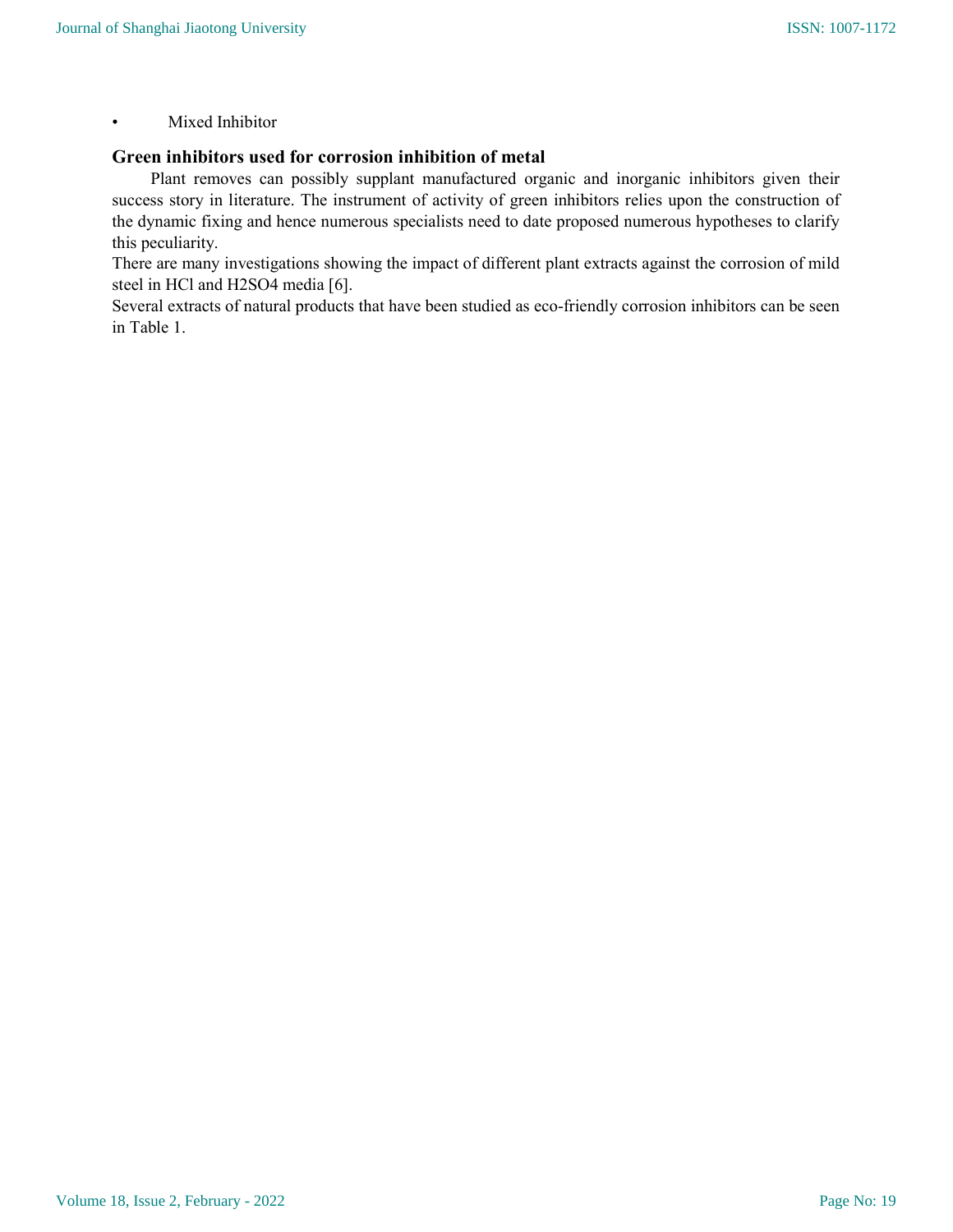|                         | 99. J. J               |                                                      |                                              |                                                    |           |  |  |
|-------------------------|------------------------|------------------------------------------------------|----------------------------------------------|----------------------------------------------------|-----------|--|--|
| N <sub>0</sub>          | <b>Metal</b>           | <b>Inhibitor source</b>                              | Media<br>corrosive                           | <b>Inhibition efficiency</b><br>$(\%)$             | Reference |  |  |
| $\mathbf{1}$            | Mild Steel             | Rosa canina fruit                                    | HCl                                          | 86                                                 | $[7]$     |  |  |
| $\boldsymbol{2}$        | Mild Steel             | Aegle marmelos fruit                                 | H <sub>2</sub> SO <sub>4</sub>               | 83.68                                              | [8]       |  |  |
| $\mathbf{3}$            | Mild Steel             | Olive leaves                                         | $NaOH + NaCl$                                | 91.9                                               | [9]       |  |  |
| $\overline{\mathbf{4}}$ | Mild Steel             | Lemon Balm                                           | <b>HCl</b>                                   | 95                                                 | $[10]$    |  |  |
| 5                       | Mild Steel             |                                                      | HCl                                          | 98.64                                              | $[11]$    |  |  |
| 6                       | Mild Steel             | Dardagan Fruit                                       | <b>HCl</b>                                   | 97                                                 | $[12]$    |  |  |
| $\overline{7}$          | Mild Steel             | Viburnum sargentii<br>Koehne fruit                   | HCl                                          | 93.8                                               | $[13]$    |  |  |
| 8                       | Mild Steel             | Green Eucalyptus<br>leaf                             | <b>HCl</b>                                   | 88                                                 | $[14]$    |  |  |
| $\boldsymbol{9}$        | Mild Steel             | Negro pepper                                         | H <sub>2</sub> SO <sub>4</sub>               | 93                                                 | $[15]$    |  |  |
| 10                      | Mild Steel             | Adansonia digitata<br>(Baobab)                       | H <sub>2</sub> SO <sub>4</sub>               | 74.5                                               | $[16]$    |  |  |
| 11                      | Mild Steel             | Chamaerops humilis                                   | HC <sub>1</sub>                              | 88                                                 | $[17]$    |  |  |
| 12                      | Mild Steel             | Moringa oleifera and<br>Psidium guajava<br>Leaves    | H <sub>2</sub> SO <sub>4</sub>               | Moringa oleifera $> 80$<br>Psidium guajava $> 50$  | $[18]$    |  |  |
| 13                      | Mild Steel             | grape seed                                           | <b>HCl</b>                                   | 88                                                 | $[19]$    |  |  |
| 14                      | Mild Steel             | Paniala<br>(Flacourtiajangomas)                      | <b>HCl</b><br>H <sub>2</sub> SO <sub>4</sub> | <b>98 HCl</b><br>95 H <sub>2</sub> SO <sub>4</sub> | $[20]$    |  |  |
| 15                      | Mild Steel             | oil palm empty                                       | HCl                                          | At 72 hr. 95.8<br>And 120 hr 90.8                  | $[21]$    |  |  |
| 16                      | Mild Steel             | kola plant and<br>tobacco                            | <b>HCl</b>                                   | 96.25                                              | $[22]$    |  |  |
| 17                      | Mild Steel             | Theobroma cacao<br>peel                              | <b>HCl</b>                                   | 83.91                                              | $[23]$    |  |  |
| 18                      | Mild Steel             | Musa paradisiaca<br>(banana) peel                    | <b>HCl</b>                                   | 66.83                                              | $[24]$    |  |  |
| 19                      | Mild Steel             | flowers of Cassia<br>Auriculata                      | HCl                                          | 74.7                                               | $[25]$    |  |  |
| 20                      | Steel                  | Ethanolic Extract of<br><b>Citrus Sinensis Seeds</b> | <b>HCl</b>                                   | 90.6                                               | $[26]$    |  |  |
| 21                      | Mild Steel             | Calendula officinalis                                | HCl                                          | 94.67                                              | $[27]$    |  |  |
| 22                      | Carbon<br><b>Steel</b> | TraganumNudatum<br>Del                               | HCl                                          | 86.8                                               | $[28]$    |  |  |
| 23                      | Carbon<br>Steel        | Grapefruit oil                                       | HCl                                          | 86.15                                              | $[29]$    |  |  |
| 24                      | Carbon<br>Steel        | Date Palm Seed                                       | <b>HCl</b>                                   | 91                                                 | $[30]$    |  |  |
| 25                      | Mild Steel             | Alchornea Cordifolia                                 | H <sub>2</sub> SO <sub>4</sub>               | 82.78                                              | $[31]$    |  |  |
| 26                      | Carbon<br>Steel        | Green Leafy<br>Vegetables                            | <b>HCl</b>                                   | 81.39                                              | $[32]$    |  |  |

## Table [1]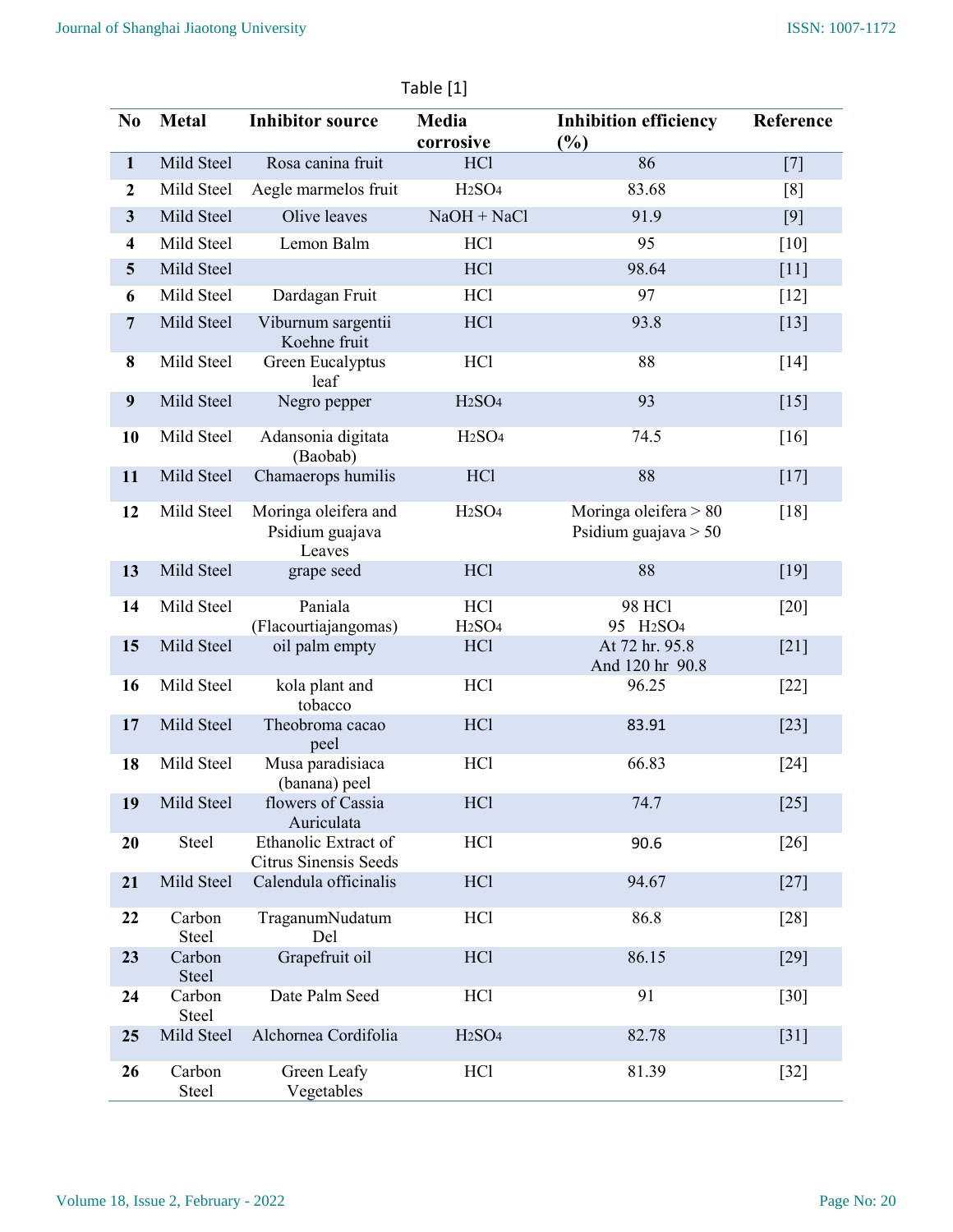| 27 | Mild Steel | Cucurbita Maxima            | HC <sub>1</sub>                                   | 98           | $[33]$            |
|----|------------|-----------------------------|---------------------------------------------------|--------------|-------------------|
| 28 | Steel      | Aqueous Agro-<br>Industrial | H <sub>2</sub> SO <sub>4</sub>                    | 81.6         | [34]              |
| 29 | Mild Steel | Mimosa pudica               | HC <sub>1</sub>                                   | 77.30        | $\left[35\right]$ |
| 30 | Mild Steel | Syzygiumaromaticum          | H <sub>2</sub> SO <sub>4</sub>                    | 94.07        | [36]              |
| 31 | Mild Steel | Jatropha Curcas             | H <sub>2</sub> SO <sub>4</sub><br>HC <sub>1</sub> | 71.3<br>77.1 | $[37]$            |
| 32 | Mild Steel | Argemone mexicana           | HC <sub>1</sub>                                   | 92.5         | [38]              |

## Plant Extracts as Corrosion Inhibitors for Mild Steel:

Because of the reality that a large portion of the synthetic mixtures are called inhibitors, that prevent the corrosion of metals and alloys are poisonous and unsafe for human wellbeing and the environment. Therefore, researchers have focused on another class of inhibitors, for example, vegetable extracts, plant extracts, medicinal oils as of late. Plant extracts contain numerous organic mixtures, having polar atoms like O, P, S, and N. These are adsorbed on the metal surface by these polar atoms, protective movies are shaped, and different adsorption isotherms comply. A few acids, for example,sulphuric acid and hydrochloric acid are utilized for pickling mild steel and acid descalingand industrial cleaning. Therefore, the corrosion of mild steel in these acids is objectionable.[39]

#### Determination of corrosion rates and inhibition efficiency

Two weighed specimen tests were suspended through glass snares in measuring utensils containing 100 ml of HCl or H2SO4 and distilled water. The variety of weight reduction screens at time period minutes, dynamically for all out of an hour began from 30 minutes. After a pre-determinedtime, the inundation of mild steel examples was taken out from the containers, scoured with cotton and a mild cleaning solution, washed distilled water,treated with acetone to eliminate hints of dampness and oil, and dried with an air drier. The mild steel examples were then re-weighed. From the adjustment of loads of the examples, the corrosion rates were determined by utilizing the following equation [40]

 $C_R =$  $87.6 \times Weight \ loss(mg)$ surface area of the specimen $(dm^2) \times Density \times period$  of immersion(hours)

Where, m- Loss in weight (mg) d- Surface area of the specimen (d) d -period of immersion (hours)

## Corrosion inhibition efficiency

The corrosion inhibition efficiency (IE) was calculated using the following equation.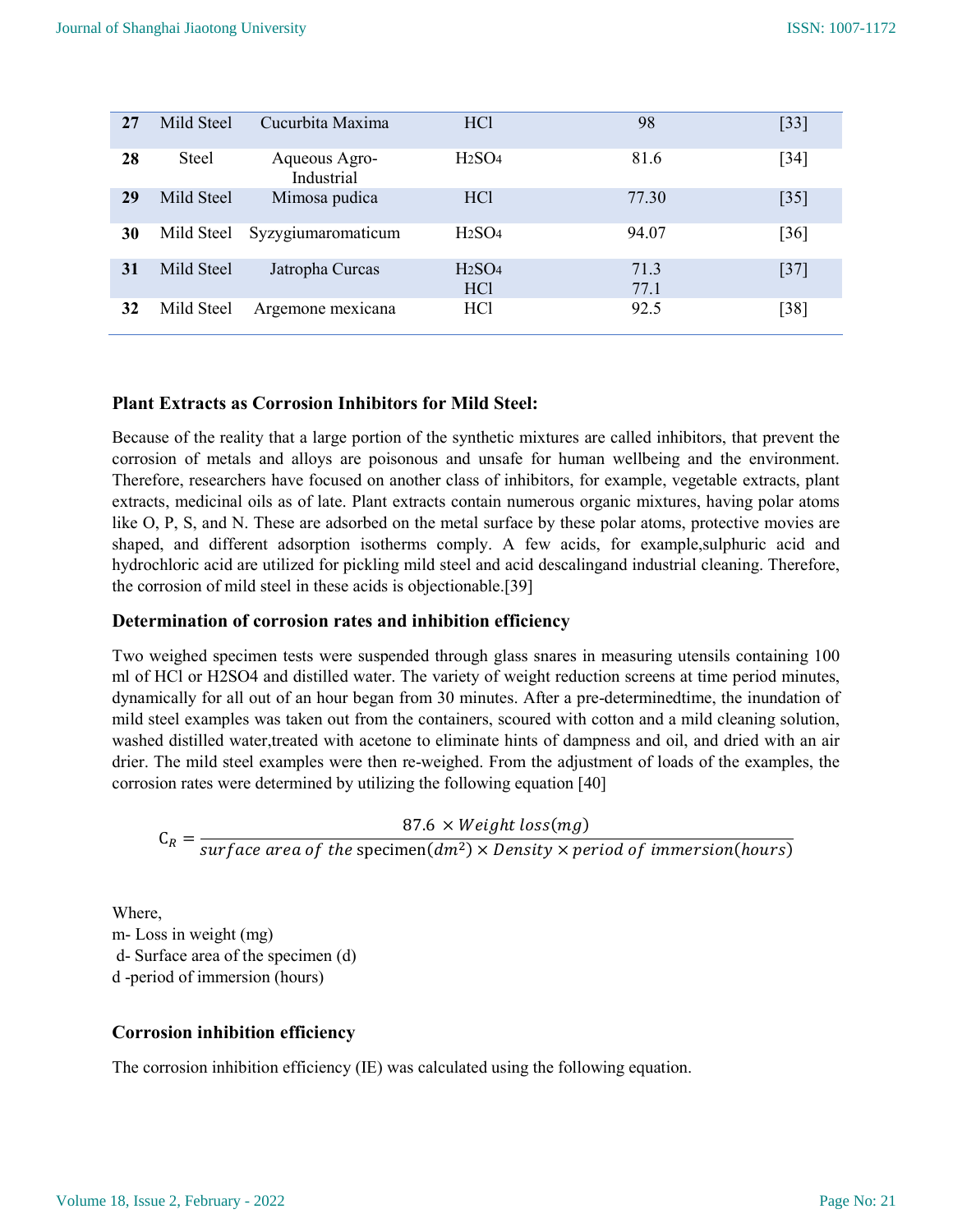L.E(%) = 
$$
\frac{Blank - Inhibitor}{Blank} \times 100
$$

 $Blank = Weight loss$  in the absence of inhibitor  $Inhibitor = Weight loss in the presence of inhibitor$ 

## References:

[1] Senturk, Murat, Chigondo, Marko and Chigondo, Fidelis, "Recent Natural Corrosion Inhibitors for Mild Steel: An Overview", Journal of Chemistry,(2016), pp. 1-7.

[2] Xiumei Wang, Yichong Wang, Qing Wang, Ye Wan, Xiaoqi Huang and Chen Jing, "Viburnum Sargentii Koehne Fruit Extract As Corrosion Inhibitor For Mild Steel In Acidic Solution",Int. J. Electrochem. Sci., Vol. 13, (2018), pp. 5228-5242.

[3] G. Fekkar, F. Yousfi, H. Elmsellem, M. Aiboudi, M. Ramdani, Abdеl-Rahman, B. Hammouti and L. Bouyazza, "Eco-friendly Chamaerops humilis L. fruit extract corrosion inhibitor for mild steel in 1 M HCl", Int. J. Corros. Scale Inhib, Vol. 9, (2020), pp. 446-459.

[4] Fazal, B.R., Becker, T., Kinsella and B. et al. "A review of plant extracts as green corrosion inhibitors for  $CO_2$  corrosion of carbon steel", npj Mater Degrad, Vol. 6, (2022), pp. 1-14.

[5] Yuli Yetri, Gunawarman, Emriadi and NovesarJamarun, "Theobroma cacao Peel Extract as the Eco-Friendly Corrosion Inhibitor for Mild Steel", Corrosion Inhibitors, Principles and Recent Applications, (2018).

[6] S. Bilgiç,"Plant Extracts as Corrosion Inhibitors for Mild Steel in HCl Media – Review I", Int. J. Corros. Scale Inhib, Vol. 10, (2021), pp. 145–175.

[7] Zahra Sanaei, Mohammad Ramezanzadeh, Ghasem Bahlakeh and Bahram Ramezanzadeh, "Use of Rosa canina fruit extract as a green corrosion inhibitor for mild steel in 1M HCl solution: A complementary experimental, molecular dynamics and quantum mechanics investigation", Journal of Industrial and Engineering Chemistry,Vol. 69, (2019), pp. 18-31.

[8] Bhardwaj, N., Prasad, andHaldhar, "Study of the Aegle marmelos as a Green Corrosion Inhibitor for Mild Steel in Acidic Medium: Experimental and Theoretical Approach". J Bio TriboCorros, Vol. 4, (2018), pp. 1-10.

[9] Marwa Ben Harb, Samar Abubshait, Naceur Etteyeb, Madiha Kamoun, Adnene Dhouib, "Olive leaf extract as a green corrosion inhibitor of reinforced concrete contaminated with seawater", Arabian Journal of Chemistry, Vol.13, (2020), pp. 4846-4856.

[10] Najmeh Asadi, Mohammad Ramezanzadeh, Ghasem Bahlakeh and Bahram Ramezanzadeh, "Utilizing Lemon Balm extract as an effective green corrosion inhibitor for mild steel in 1M HCl solution: A detailed experimental, molecular dynamics, Monte Carlo and quantum mechanics study", Journal of the Taiwan Institute of Chemical Engineers, Vol. 95, (2019), pp 252-272.

[11] Vandana Saraswat and Mahendra Yadav, "Improved corrosion resistant performance of mild steel under acid environment by novel carbon dots as green corrosion inhibitor", Colloids and Surfaces A: Physicochemical and Engineering Aspects, (2021), pp. 127-172.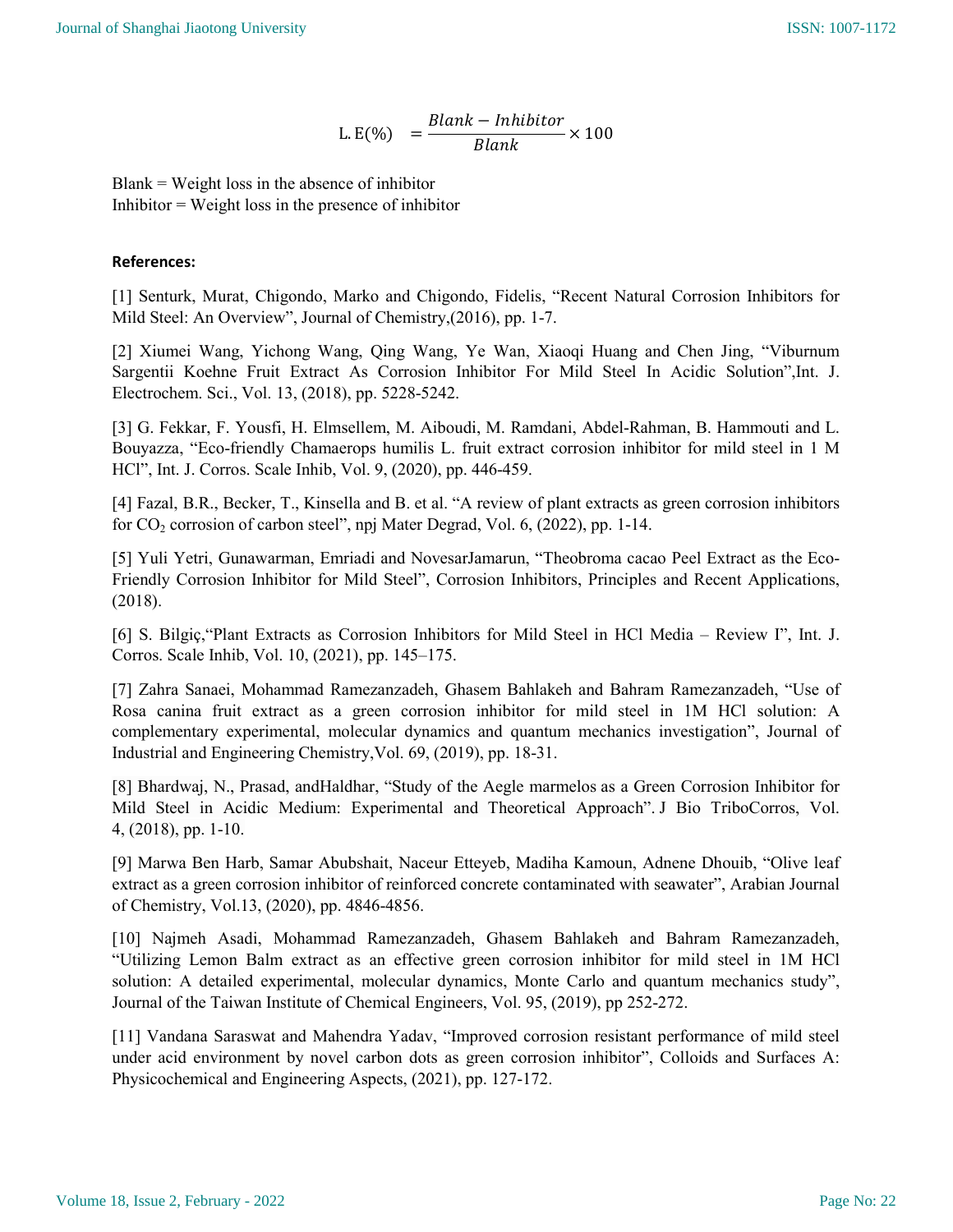[12] A. Sedik, D. Lerari, A. Salci, S. Athmani, K. Bachari, H. Gecibesler and R. Solmaz, "Dardagan Fruit extract as eco-friendly corrosion inhibitor for mild steel in 1 M HCl: Electrochemical and surface morphological studies", Journal of the Taiwan Institute of Chemical Engineers, (2019).

[13] Xiumei Wang, Yichong Wang, Qing Wang, Ye Wan, Xiaoqi Huang and Chen Jing, "Viburnum Sargentii Koehne Fruit Extract As Corrosion Inhibitor For Mild Steel In Acidic Solution", Int. J. Electrochem. Sci., Vol. 13, (2018), pp. 5228-5242.

[14] Dehghani A, Bahlakeh Gand Ramezanzadeh, "Green Eucalyptus leaf extract: A potent source of bio-active corrosion inhibitors for mild steel". Bioelectrochemistry, Vol. 130, (2019).

[15] A. Giwa, A. T. Adetunji and F. Wewers,"Assessment of Negro pepper (Xylopia aethiopica) fruit extracts as corrosion inhibitors for Mild steel", J. Mater. Environ. Sci., Vol. 11, (2020), pp. 1100-1111.

[16] Petro NovertKarungamye and H. C. Ananda Murthy, "Methanolic Extracts of Adansonia digitata (Baobab) Fruit Pulp and Seeds as Potential Green Inhibitors for Mild Steel Corrosion in 0.5 M H2SO4 Solution", Indian Journal of Advances in Chemical Science, Vol 4,(2017), pp. 295-305.

[17] G. Fekkar, F. Yousfi, H. Elmsellem, M. Aiboudi, M. Ramdani, І. Abdеl-Rahman, B. Hammouti and L. Bouyazza, "Eco-friendly Chamaerops humilis L. fruit extract corrosion inhibitor for mild steel in 1 M HCl", Int. J. Corros. Scale Inhib, Vol 9,(2020), pp. 446-459.

[18] H.K. Idu, P.A. Nwofe, P.N. Kalu and N.E. Idenyi, "Moringa oleifera and Psidium guajava Leaves Extract as Low-Cost, Eco-Friendly Inhibitors of Corrosion on Mild Steel in an Acidic Media", American-Eurasian Journal of Scientific Research, Vol 11, (2016), pp. 177-182.

[19] Marhamati F, Mahdavian M, Bazgir, "Corrosion mitigation of mild steel in hydrochloric acid solution using grape seed extract". Scientifc Reports,(2021), pp. 1-16.

[20] S. Khalid Hasan and Pinky Sisodia,"paniala (FlacourtiaJangomas) plant extract as eco friendly inhibitor on the corrosion of mild steel in acidic media",Vol4,(2011), pp.548-553.

[21] Nur Izzah Nabilah Haris, ShafreezaSobri, Yus Aniza Yusof, Nur Kartinee Kassim, "Innovative Method for Longer Effective Corrosion Inhibition Time: Controlled Release Oil Palm Empty Fruit Bunch Hemicellulose Inhibitor Tablet", Materials, Vol. 14, (2021), pp. 5657.

[22] C. A. Loto, R. T. Loto and A. P. I. Popoola, "Corrosion and plants extracts inhibition of mild steel in HCl", International Journal of the Physical Sciences Vol. 6,(2011), pp. 3616-3623.

[23] Yuli Yetri, Gunawarman, Emriadi and NovesarJamarun, "Theobroma cacao Peel Extract as the Eco-Friendly Corrosion Inhibitor for Mild Steel", Corrosion Inhibitors, Principles and Recent Applications,(2018).

[24] Olusola S. Amodu, Moradeyo O. Odunlami, Joseph T. Akintola, Seteno K. Ntwampe, and Seide M. Akoro, "Exploring Musa paradisiaca Peel Extract as a Green Corrosion Inhibitor for Mild Steel Using Factorial Design Method", Corrosion Inhibitors, 2019

[25] J. Rosaline Vimala, A. Leema Rose and S. Raja, "Cassia auriculata extract as Corrosion inhibitor for Mild Steel in Acid medium", International Journal of ChemTech Research, Vol.3, (2011), pp 1791-1801.

[26] Nnaemeka Chinedu Ngobiria and Temple NwoburuigweChikwe,"Inhibition of Pipeline Steel Corrosion in 0.5 M HCLusingEthanolic Extract of Citrus Sinensis SeedsChem", Sci. Eng. Res, Vol 2, (2020), pp.1-6.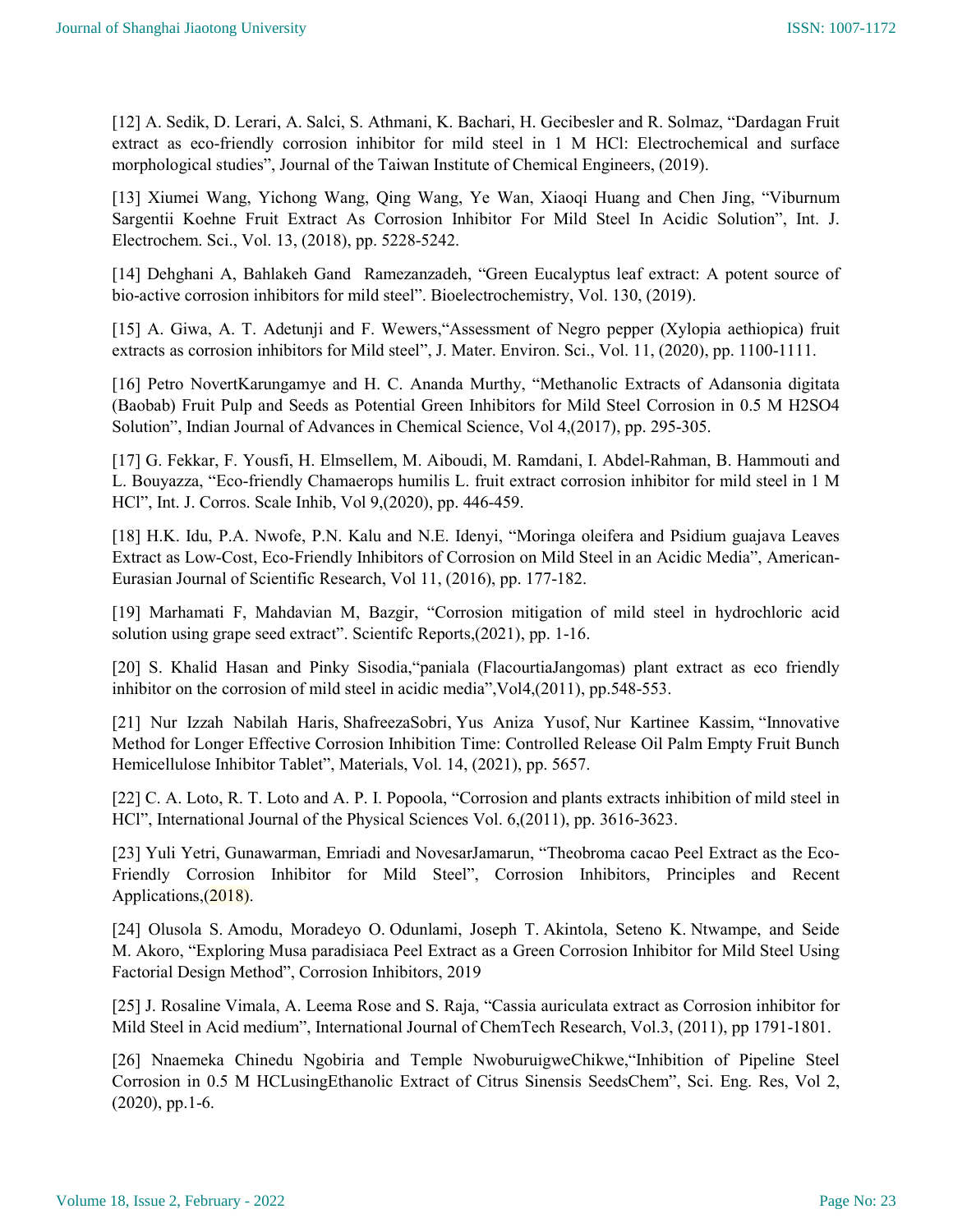[27] Venkatesan Hemapriya, Mayakrishnan Prabakaran, Subramanian Chitra, Manoharan Swathika, Seung-Hyun Kim and Ill-Min Chung, "Utilization of biowaste as an eco-friendly biodegradable corrosion inhibitor for mild steel in 1 mol/L HCl solution", Arabian Journal of Chemistry, Vol. 13, (2020), pp. 8684-8696.

[28] Messaouda Allaoui, Noureddine Gherraf, Oumelkheir. Rahim, ElyacoutChebouat and Messaoud Gouamid,"Corrosion Inhibition of Carbon Steel in 1M HCl Medium using butanol Extract of TraganumNudatum Del", International Journal of Applied Engineering Research Vol. 12,(2017), pp. 6769-6777.

[29] A. batah, M. Belkhaouda, L. Bammou, A. Anejjar, R. Salghi, A. chetouani, L. Bazziand B.Hammouti, "Corrosion inhibition of carbon steel in acidic medium by Grapefruit oil extract", Moroccan Journal of Chemistry, Vol. 5,(2016), pp. 580-589.

[30] Mohammed NJ, Othman NK, Taib MFM, Samat MH and Yahya,"Experimental and Theoretical Studies on Extract of Date Palm Seed as a Green Anti-Corrosion Agent in Hydrochloric Acid Solution", Molecules, Vol. 26,(2021), pp.3535.

[31] E. Oparaku, E. Osarolube and W. O. Aka, "Corrosion Inhibition and Adsorption Mechanism of Mild Steel by Alchornea Cordifolia Leaf Extract in Sulphuric Acid Solution", American Journal of Materials Science, Vol. 8,(2018), pp. 58-63.

[32] Ghadah M. AL-Senani, Sameerah l. AL-Saeedi and RasmiahAlmufarij, "Green Corrosion Inhibitors for Carbon Steel by Green Leafy Vegetables Extracts in 1 M HCl", Oriental Journal of Chemistry, Vol. 31, (2015), pp. 2077-2086.

[33] K. Anbarasi and V. G. Vasudha, "Corrosion Inhibition Potential of Cucurbita Maxima Plant Extract on Mild Steel in Acid Media", Chemical Science Review and Letters, Vol. 3, (2014), pp. 45-51.

[34] Larissa Aparecida Corrêa Matosa, Mariane CoussianTabordaa, Everson do Prado Banczeka, Eliane D'Eliab and Paulo Rogério Pinto Rodriguesa, "Aqueous Agro-Industrial Waste as Corrosion Inhibitor for Stainless Steel AISI 304 in Acidic Media", Materials Research, (2019).

[35] Eric Bamidele Agbaffa, Eric Oluwafisayo Akintemi, Elijah Anamnteowo Uduak and Oluwatoba Emmanuel Oyeneyin, "Corrosion inhibition potential of the methanolic crude extract of Mimosa pudica leaves for mild steel in 1 M hydrochloric acid solution by weight-loss method", Science Letters, Vol. 15, (2021), pp. 23-42.

[36] Akhil Saxena, Dwarika Prasadand Rajesh Haldhar, "Use of Syzygiumaromaticum Extract as Green Corrosion Inhibitor for Mild Steel in 0.5 M H2SO4", Surface Review and Letters, (2018).

[37] Olorunfemi Michael ajayi, jamiu Kolawole odusote and Raheem aboloreyahya, "Inhibition of mild steel corrosion using Jatropha Curcas leaf extract", J. Electrochem. Sci. Eng, Vol. (4), (2014), pp.67-74.

[38] Gopal ji, Sudhish Kumar Shukla, Priyanka Dwivedi, Shanthi Sundaramand Rajiv Prakash, "Inhibitive Effect of Argemone mexicana Plant Extract on Acid Corrosion of Mild Steel", Ind. Eng. Chem. Res, (2011), pp.11954–11959.

[39] S. Bilgiç, "Plant Extracts as Corrosion Inhibitors for Mild Steel in HCl Media - Review I", Int. J. Corros. Scale Inhib, Vol. 10, (2021), pp. 145-175.